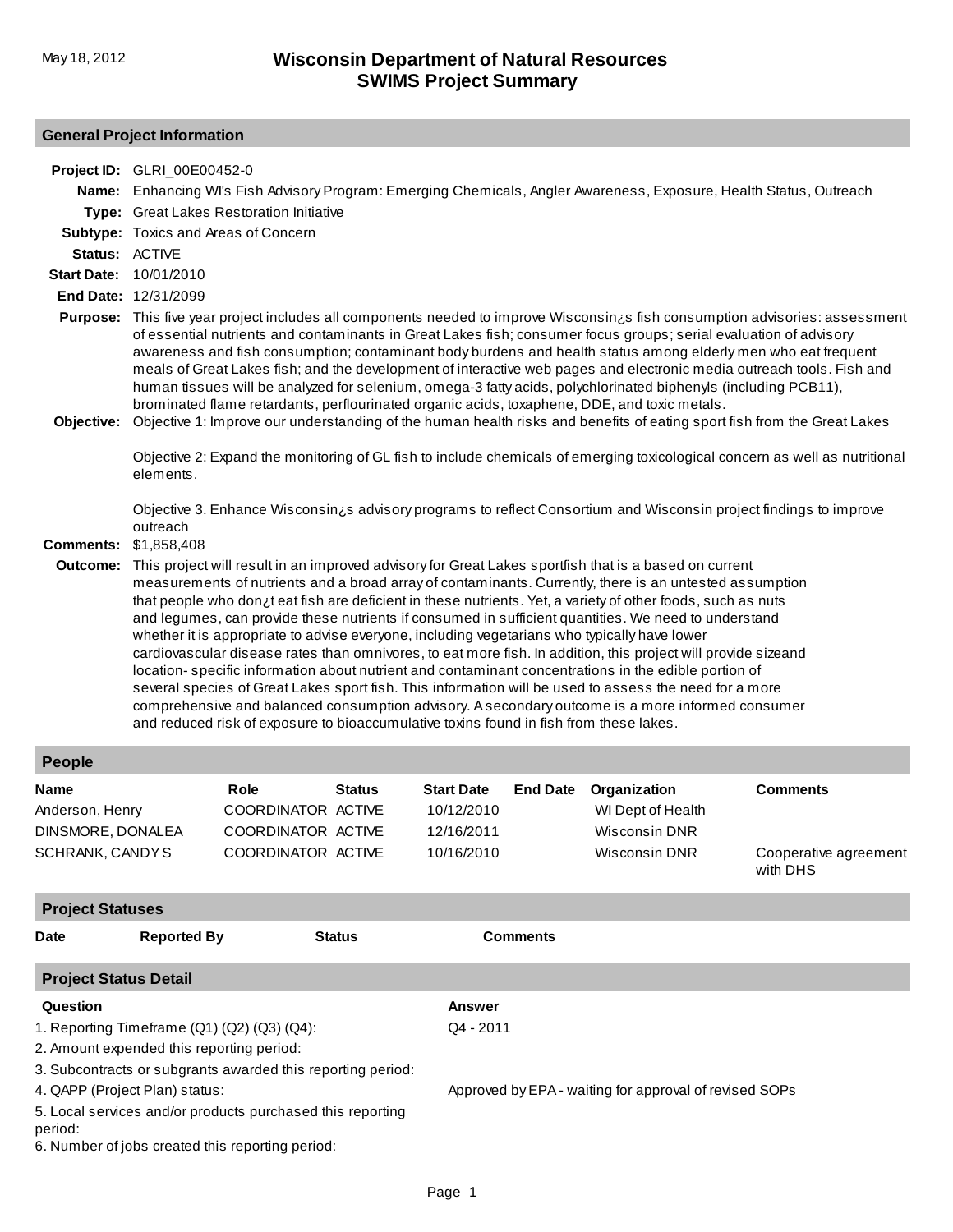### **SWIMS Project Summary** May 18, 2012 **Wisconsin Department of Natural Resources**

### **Question Answer**

7. Work accomplished this reporting period:

Completed and submitted draft article for the Natural Resource Magazine.

Started outlining an article for the Lake Tides Newsletter.

Brochures describing the fish consumption advice that apply to waters in Wisconsin's five Areas of Concern (AOCs) were completed and were posted on WDNR fish consumption and UW extension AOC websites (http://fyi.uwex.edu/aocs/2011/09/06/new-fish-consumption-brochuresfor-wisconsins-areas-of-concern/) and were distributed to key DNR and UW Extension staff working with local committees involved with AOCs.

Draft copies of the advisories brochures for lakes with lake groups and special advice for mercury have been completed (38 total).

Some basic analyses were run on the WDNR fish consumption website, using Google Analytics, to determine better ways for outreach and to improve the website

Developed a fillable form using Adobe Acrobat to solicit healthy fish recipes from the public for an online cookbook.

Submitted an article to the Fox River Current that was published in the summer 2011 edition.

Completed prep and submitted to SLOH 15 fish samples for quantification of PBDES and PFCs, in addition to 50 fish samples for quantification of omega fatty acids and selenium (2010 collection year). Completed and shared with DHS a list of AOC and fishing club organizations for outreach regarding consumption advice and online survey.

Provided content, review, and tested draft of online survey. Completed SDF form and intake meeting for IT project and received approval to develop an intranet query page for fish consumption advice for specific waterbodies. Submitted a request for services to hire an IT contractor. The webpage will consist of a tabular query, maps of advisory waters, and ability to create a printout.

Complete edits and graphics for article on fish consumption advice for Natural Resources Magazine.

An article on WI fish consumption advice pertaining primarily to lakes will be submitted to the UW Extensions Lake Tide's newsletter editor. Mercury fliers will be distributed to select lake groups to determine the effectiveness of using the flier as an outreach tool.

Draft a report regarding the results and limitations of using Google Analytics to evaluate use of WI DNR's fish consumption advisory website.

Create and design a webpage for a fish recipe contest including a method for recipe submittals. This quarter or the next, the contest will be advertised on the fisheries website, through GovDelivery, a press release, and will be mentioned in the Natural Resources Magazine as part of the WI fish consumption advisory story.

Investigate other organizations and groups to post the DNR fish consumption advisory website on their webpage.

Investigate interest of larger statewide fishing clubs in having a presentation on fish consumption advisories at club meetings. Begin selection of fish samples from 2011 collections for GLRI funded

8. Work goals for coming reporting period: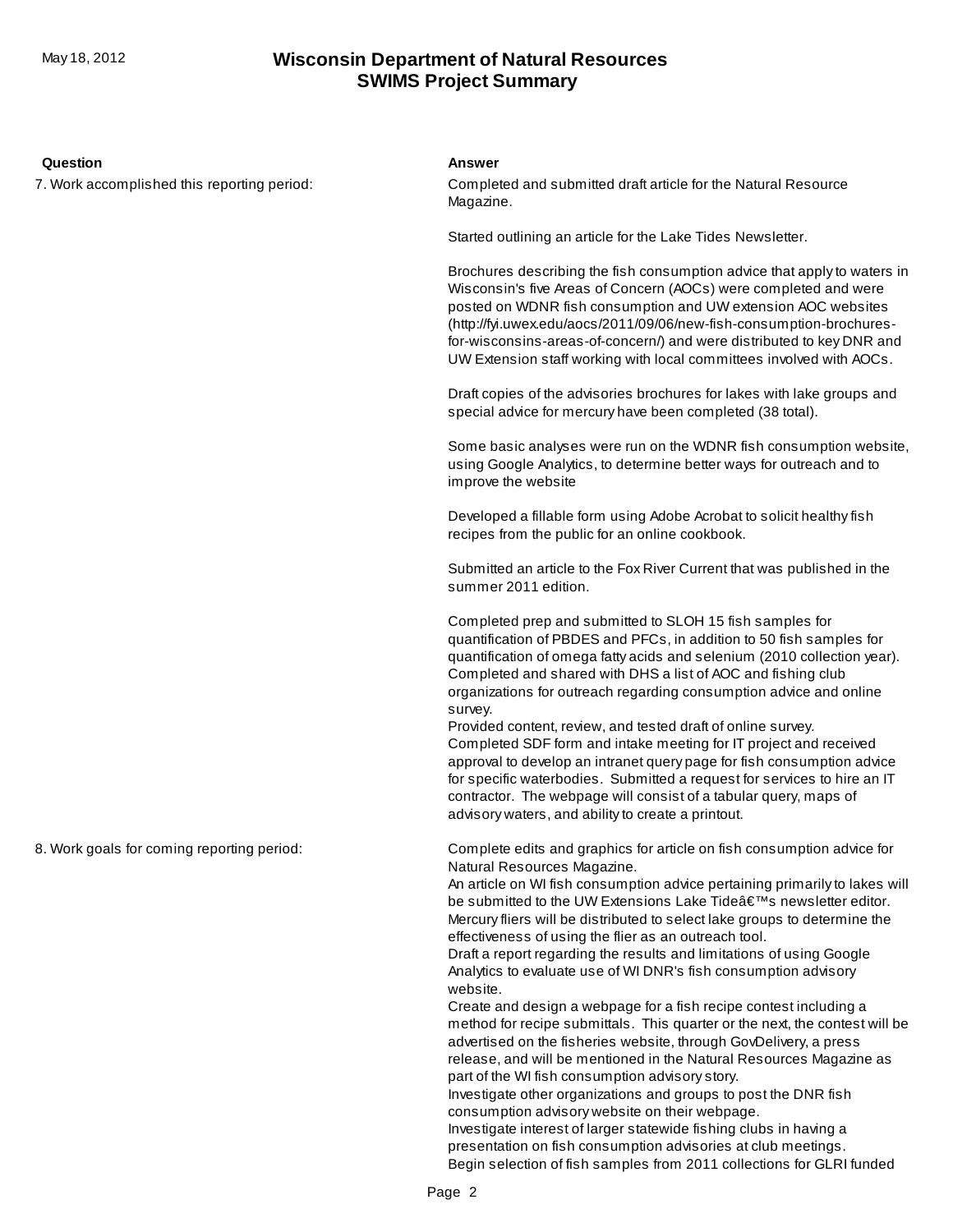## **SWIMS Project Summary** May 18, 2012 **Wisconsin Department of Natural Resources**

| Question                                  |                         |                             | Answer                                                                                                                                                                                                                                                                                                                                                                                                                                                                                                                                                                                                                                                                                                                                               |                      |                             |                          |
|-------------------------------------------|-------------------------|-----------------------------|------------------------------------------------------------------------------------------------------------------------------------------------------------------------------------------------------------------------------------------------------------------------------------------------------------------------------------------------------------------------------------------------------------------------------------------------------------------------------------------------------------------------------------------------------------------------------------------------------------------------------------------------------------------------------------------------------------------------------------------------------|----------------------|-----------------------------|--------------------------|
|                                           |                         |                             | analyses (100 samples for omega fatty acids and selenium and 25 for<br>PBDEs and PFCs).                                                                                                                                                                                                                                                                                                                                                                                                                                                                                                                                                                                                                                                              |                      |                             |                          |
|                                           |                         |                             | Hire IT contractor to develop web page to allow the public to query for the<br>fish consumption advice that applies to specific waterbodies and begin<br>elaboration and development.                                                                                                                                                                                                                                                                                                                                                                                                                                                                                                                                                                |                      |                             |                          |
| <b>Actions</b>                            |                         |                             |                                                                                                                                                                                                                                                                                                                                                                                                                                                                                                                                                                                                                                                                                                                                                      |                      |                             |                          |
| Action                                    |                         | <b>Detailed Description</b> |                                                                                                                                                                                                                                                                                                                                                                                                                                                                                                                                                                                                                                                                                                                                                      | Start                | <b>End Date</b>             | <b>Status</b>            |
| Monitor Fish Community                    |                         |                             | *******<br>This five year project includes all<br>components needed to improve<br>Wisconsin¿s fish consumption advisories:<br>assessment of essential nutrients and<br>contaminants in Great Lakes fish;<br>consumer focus groups; serial evaluation<br>of advisory awareness and fish<br>consumption; contaminant body burdens<br>and health status among elderly men who<br>eat frequent meals of Great Lakes fish;<br>and the development of interactive web<br>pages and electronic media outreach<br>tools. Fish and human tissues will be<br>analyzed for selenium, omega-3 fatty<br>acids, polychlorinated biphenyls (including<br>PCB11), brominated flame retardants,<br>perflourinated organic acids, toxaphene,<br>DDE, and toxic metals. |                      |                             | <b>PROPOSED</b>          |
| <b>Monitoring Stations</b>                |                         |                             |                                                                                                                                                                                                                                                                                                                                                                                                                                                                                                                                                                                                                                                                                                                                                      |                      |                             |                          |
| <b>Station ID</b>                         | <b>Comments</b><br>Name |                             |                                                                                                                                                                                                                                                                                                                                                                                                                                                                                                                                                                                                                                                                                                                                                      |                      |                             |                          |
| <b>Assessment Units</b>                   |                         |                             |                                                                                                                                                                                                                                                                                                                                                                                                                                                                                                                                                                                                                                                                                                                                                      |                      |                             |                          |
| <b>WBIC</b>                               | <b>Segment</b>          | <b>Local Name</b>           |                                                                                                                                                                                                                                                                                                                                                                                                                                                                                                                                                                                                                                                                                                                                                      | <b>Official Name</b> |                             |                          |
| <b>Lab Account Codes</b>                  |                         |                             |                                                                                                                                                                                                                                                                                                                                                                                                                                                                                                                                                                                                                                                                                                                                                      |                      |                             |                          |
| <b>Account Code</b>                       | <b>Description</b>      |                             |                                                                                                                                                                                                                                                                                                                                                                                                                                                                                                                                                                                                                                                                                                                                                      | <b>Start Date</b>    |                             | <b>End Date</b>          |
| <b>Forms</b>                              |                         |                             |                                                                                                                                                                                                                                                                                                                                                                                                                                                                                                                                                                                                                                                                                                                                                      |                      |                             |                          |
| <b>Form Code</b>                          | <b>Form Name</b>        |                             |                                                                                                                                                                                                                                                                                                                                                                                                                                                                                                                                                                                                                                                                                                                                                      |                      |                             |                          |
| <b>Methods</b>                            |                         |                             |                                                                                                                                                                                                                                                                                                                                                                                                                                                                                                                                                                                                                                                                                                                                                      |                      |                             |                          |
| <b>Method Code</b>                        |                         | <b>Description</b>          |                                                                                                                                                                                                                                                                                                                                                                                                                                                                                                                                                                                                                                                                                                                                                      |                      |                             |                          |
| <b>Fieldwork Events</b>                   |                         |                             |                                                                                                                                                                                                                                                                                                                                                                                                                                                                                                                                                                                                                                                                                                                                                      |                      |                             |                          |
| <b>Start Date</b>                         | <b>Status</b>           | <b>Field ID</b>             | <b>Station ID</b><br><b>Station Name</b>                                                                                                                                                                                                                                                                                                                                                                                                                                                                                                                                                                                                                                                                                                             |                      |                             |                          |
| <b>Documents</b>                          |                         |                             |                                                                                                                                                                                                                                                                                                                                                                                                                                                                                                                                                                                                                                                                                                                                                      |                      |                             |                          |
| Title                                     |                         | <b>Description</b>          | <b>Author</b>                                                                                                                                                                                                                                                                                                                                                                                                                                                                                                                                                                                                                                                                                                                                        | <b>Published</b>     | <b>Comments</b>             |                          |
| <b>EPA Semi-annual Progress</b><br>Report |                         | DHS Report to EPA           | Pamela Imm                                                                                                                                                                                                                                                                                                                                                                                                                                                                                                                                                                                                                                                                                                                                           | 10/05/2011           | Semi-annual with<br>Schrank | contributions from Candy |